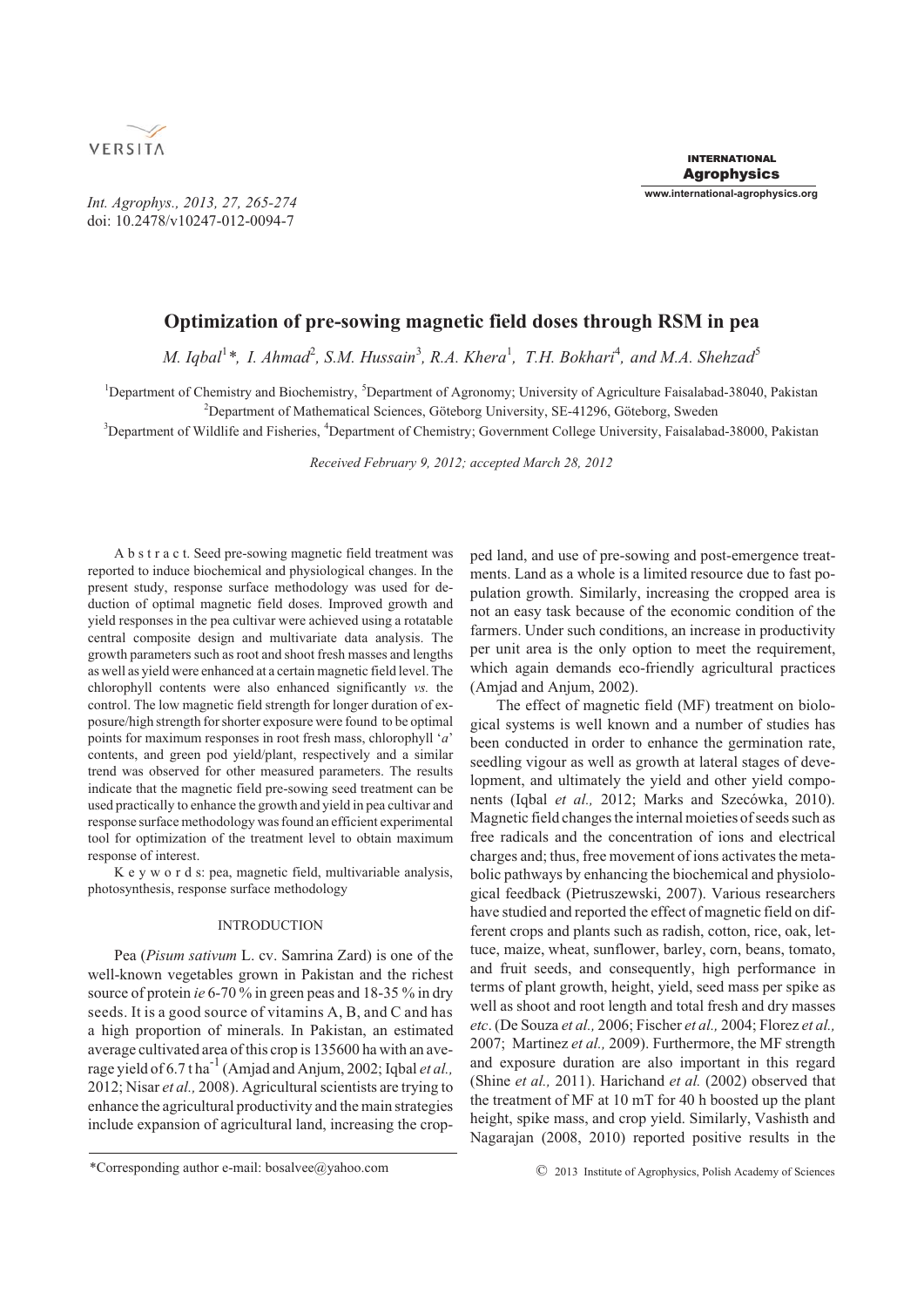growth of maize, chickpea, and sunflower seeds exposed to static magnetic field also at certain treatment levels. Furthermore, the exact MF doses to maximum response obtained can be optimized using response surface methodology (RMS).

The aim of this study was to show the effects of magnetic field pre-sowing pea seed treatment on growth, chlorophyll, and yield attributes.

#### MATERIALS AND METHODS

The authentic pea seeds were kindly supplied by Vegetable Section, Ayub Agricultural Research Institute, Faisalabad, Pakistan. For MF treatment, healthy and uniform size seeds were selected by hand picking, subjected to MF treatment and sown in a student research area, Department of Agronomy, University of Agriculture, Faisalabad. The selected seeds were soaked in water for 2 h and collected; next, extra moisture was removed by pressing in filter paper and the seeds were subjected to the MF treatment following a previously reported method (Iqbal *et al.,* 2012). The MF treatments were applied under a factorial design (rotatable central composite design). The coded as well as natural values of selected variables are shown in Table 1 and the polynomial equation constructed for model can be seen in Eq. (1):

$$
Y = \beta_0 + \beta_1 X_1 + \beta_2 X_2 + \beta_{12} X_1 X_2
$$
  
+  $\beta_1 X_1^2 + \beta_2 X_2^2 + \in$  (1)

where:  $\beta_0$ ,  $\beta_1$ , and  $\beta_2$  are coefficients, while  $X_1$  (MF strength) and  $X<sub>2</sub>$  (exposure duration) are explanatory variables.

**T a b l e 1.** Experimental design showing coded and natural values of magnetic field and exposure duration

| Run            | $MF*$<br>(mT) | Time<br>(min) | МF<br>(mT)     | Time<br>(min) |
|----------------|---------------|---------------|----------------|---------------|
|                |               | Coded values  | Natural values |               |
| $\mathbf{1}$   | $-1$          | $-1$          | 60             | 5             |
| $\overline{2}$ | $\theta$      | $-1$          | 120            | 5             |
| 3              | $\mathbf{1}$  | $-1$          | 180            | 5             |
| $\overline{4}$ | $-1$          | $\theta$      | 60             | 10            |
| 5              | $\mathbf{0}$  | $\theta$      | 120            | 10            |
| 6              | 1             | $\theta$      | 180            | 10            |
| 7              | $-1$          | 1             | 60             | 15            |
| 8              | $\theta$      | 1             | 120            | 15            |
| 9              | 1             | 1             | 180            | 15            |
| 10             | 1             | $\theta$      | 120            | 10            |
| 11             | 1             | $\Omega$      | 120            | 10            |
| 12             | 1             | 0             | 120            | 10            |

\*MF – magnetic field, mT – milli tesla.

The growth parameter and chlorophyll contents were measured at the tasseling stage, while vine length and yield components were measured at maturity. The number of pods per plant, pod length, green pod yield plant<sup>-1</sup> (g) and green pod yield ha<sup>-1</sup> (kg  $10^3$ ) were determined when the pods became fully mature. For dry and fresh masses, plants were uprooted and washed, and the roots and shoots were separated. After recording the fresh masses, the dry masses of shoots and roots were recorded after oven drying at 70°C. The root, shoot, and vine length at maturity was measured with a carpenter tape. The chlorophyll contents were determined following the reported method (Iqbal *et al.,* 2012) as:

Chl "
$$
a
$$
" = 12.70A<sub>664.5</sub> - 2.79A<sub>647</sub>  
Chl " $b$ " = 20.70A<sub>647</sub> - 4.62A<sub>664.5</sub>

The data were manipulated using R, Statistical Software (Version 2.13) for ANOVA and predicted value, response surface diagrams, model selection and calculation of stationary points. The effect of the variables and their interaction were calculated at a 95% confidence interval for means.

#### RESULTS

The optimal response of various growth parameters, chlorophyll contents, and yield attributes were obtained using pre-sowing seed MF treatment in a pea cultivar (cv. Samrina Zard). Table 1 shows the coded experimental and natural variable levels, the order of runs, and the number of experiments seeded. Based on the differences between observed and predicted responses, the experimental error with a 95% confidence interval for the means was determined to evaluate the variable effects and their interaction (Table 2). By generating an experimental matrix with response of each parameter, the experimental variables were combined to construct a three-dimensional response surface plot in which synergism between the experimental variables can be seen, resulting in an optimal zone, where it is possible to identify the value of the variables given by the model in the form of optimal responses. The response surfaces of growth parameters, chlorophyll contents, and yield attributes are shown in Figs 1, 2.

The response surface indicates that root and shoot fresh masses were observed to be higher at 180 mT for the 5 and 10 min exposure MF (Fig. 1a, b) and these values were 35.2 and 43.65%, respectively, higher versus the control. The polynomial models obtained for root and shoot fresh masses are given in Eqs (2), (3). The shoot dry mass exhibited behaviour similar to fresh mass, while root dry mass was found to be slightly higher for the 120 mT and 10 min MF exposure, however the difference was insignificant ( $p<0.05$ ). The percent increase in shoot and root dry masses were 44.83 and 28.53% over the control. The polynomial models for shoot and root dry masses are shown in Eqs (4), (5), respectively, and the response surfaces constructed for shoot and root dry mass are shown in Fig. 1c, d. The percentage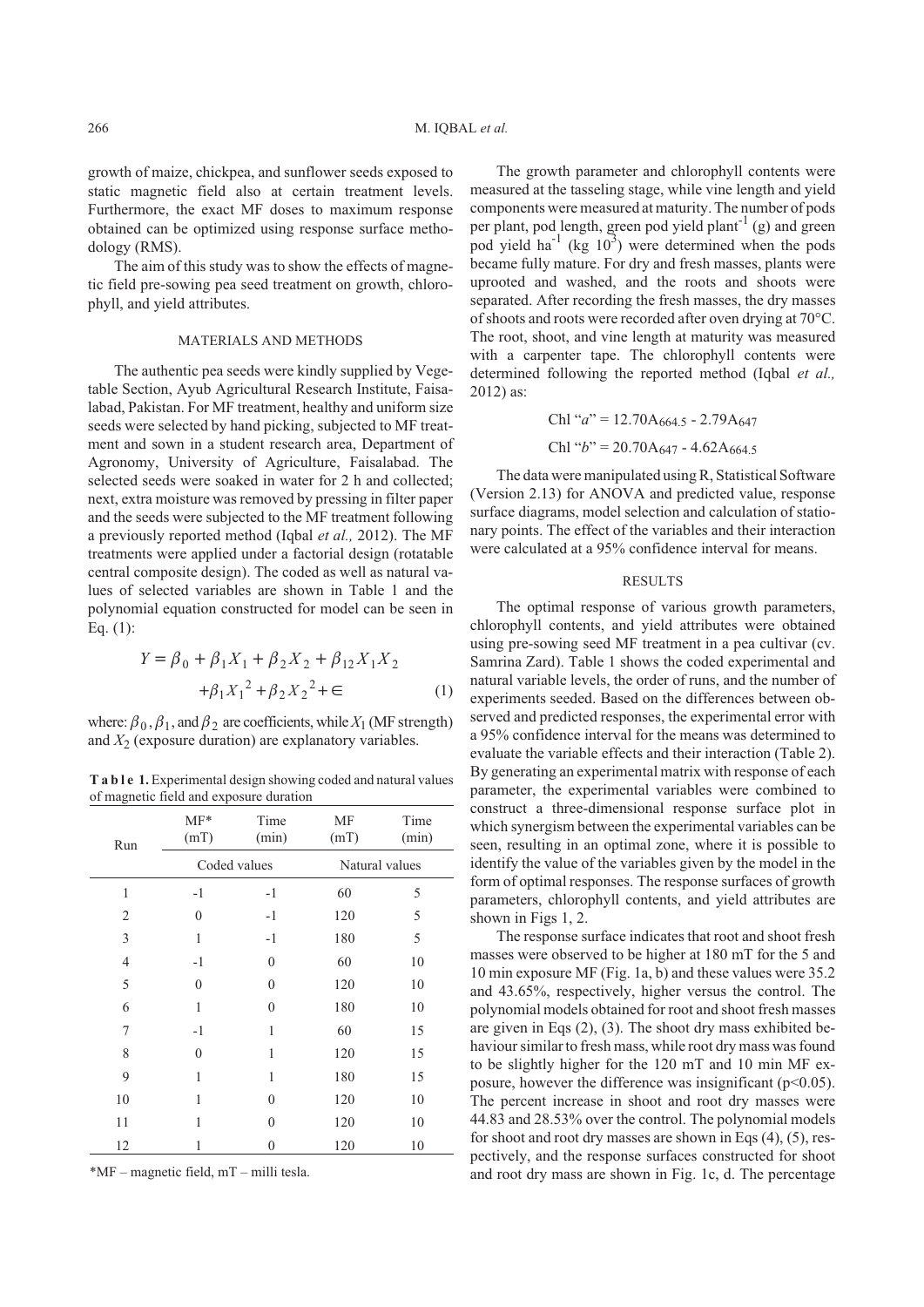|             | F          | P              | F          | P              | F           | P              | F                      | $\mathbf{P}$   |
|-------------|------------|----------------|------------|----------------|-------------|----------------|------------------------|----------------|
|             | <b>RFM</b> |                | <b>SFM</b> |                | <b>SDM</b>  |                | <b>RDM</b>             |                |
| FO.         | 2.95       | 0.12           | 6.35       | $0.03*$        | 12.9        | $0.006*$       | 49.07                  | $0.0001*$      |
| TWI         | 27.86      | $0.0018*$      | 36.9       | $0.0009*$      | 868.93      | $\leq 0.0001*$ | 194.78                 | $\leq 0.0001*$ |
| PQ          | 2.64       | 0.14           | 17.54      | $0.003*$       | 7.38        | $0.02*$        | 471.51                 | $< 0.0001*$    |
| Lack of fit | 255.9      | 0.0004         | 14.15      | 0.028          | 15.47       | 0.02           | 12.63                  | 0.03           |
|             | SL.        |                | RL         |                | Chl ' $a$ ' |                | Chl $b$                |                |
| FO.         | 216.61     | $2E-06*$       | 0.2        | 0.81           | 81.81       | $0.00004*$     | 49.14                  | $0.0001*$      |
| TWI         | 1169.6     | $\leq 0.0001*$ | 6.58       | $0.04*$        | 62.88       | $0.0002*$      | 253.04                 | $< 0.0001*$    |
| PQ          | 43.8       | $0.0002*$      | 0.74       | 0.51           | 66.63       | $0.00007*$     | 100.94                 | $0.00002*$     |
| Lack of fit | 0.63       | 0.64           | 132.96     | 0.001          | 3.26        | 0.17           | 2.5                    | 0.23           |
|             | <b>VLM</b> |                | GPY/P      |                | Pod L       |                | $GPY$ ha <sup>-1</sup> |                |
| FO.         | 923.95     | $\leq 0.0001*$ | 32.56      | $0.0006*$      | 11.68       | $0.008*$       | 26.67                  | $0.001*$       |
| TWI         | 4566.4     | $\leq 0.0001*$ | 151.65     | $0.00001*$     | 59.24       | $0.0002*$      | 1166.4                 | $\leq 0.0001*$ |
| PQ.         | 126.51     | $0.00001*$     | 200.24     | $\leq 0.0001*$ | 30.34       | $0.0007*$      | 176.18                 | $\leq 0.0001*$ |
| Lack of fit | 6.81       | 0.07           | 2.72       | 0.216          | 132.96      | 0.001          | 2.54                   | 0.231          |

**T a b l e 2.** Analysis of variance for response surface models

\*Significant at a 95% confidence interval for the mean: FO – first order, TWI – two-way interaction, PQ – pure quadratic, RFM – root fresh mass, SFM – shoot fresh mass, SDM – shoot dry mass, RDM – root dry mass, SL – shoot length, RL – root length, Chl – chlorophyll, VLM – vine length at maturity, GPY/P – green pod yield/plant, Pod L – pod length, GPY ha<sup>-1</sup> – green pod yield ha<sup>-1</sup>.



**Fig. 1.** Response surfaces for the experimental design of the growth parameters in pea obtained from plants treated with magnetic field: a – root fresh mass, b – shoot fresh mass, c – shoot dry mass, d – root fresh mass, e – shoot length, and f – root length.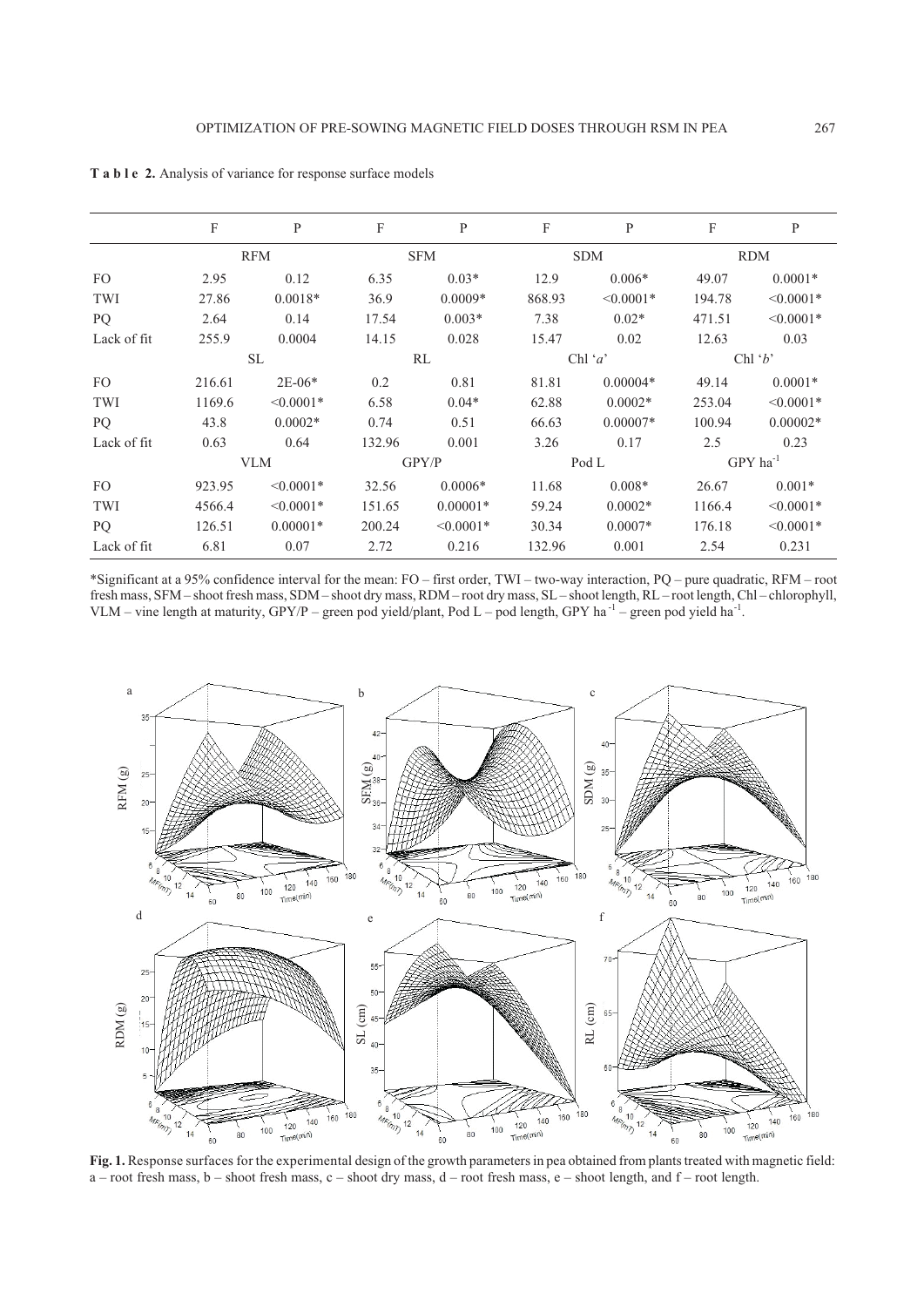increase in shoot and root lengths were observed to reach up to 57.33 and 71.42% at the MF doses of 180 mT for 5 min and 60 mT for 15 min of exposure, respectively. The models obtained for shoot and root lengths are shown in Eqs (6), (7) and the response surfaces in Fig. 1e, f, respectively:

Y(%) Root fresh mass = 
$$
-9.38(\pm 11.22) + 0.03(\pm 0.14)
$$
  
 $X_1 + 4.79(\pm 1.76)X_2 - 0.02(\pm 0.005)$   
 $X_1 X_2 - 0.001(\pm 0.0005)X_1^2 + \epsilon$  (2)

Y(%) Show fresh mass = 
$$
16.08(\pm 3.90) - 0.04(\pm 0.05)
$$
  
 $X_1 + 4.51(\pm 0.61)X_2 - 0.01(\pm 0.001)$ 

$$
X_1 X_2 - 0.0007(\pm 0.0001) X_1^2 - 0.15(\pm 0.02) X_2^2 + \in (3)
$$

Y(%) Show dry mass = 
$$
-18.0(\pm 243) + 0.3(\pm 0.03)
$$
  
\n $X_1 + 5.35(\pm 3.84)X_2 - 0.03(\pm 0.001)$   
\n $X_1X^2 - 0.05(\pm 0.001)X_2^2 + \epsilon$  (4)

 $Y(\%)$  Root dry mass =  $-67.67(\pm 2.75) + 0.4(\pm 0.03)$ 

$$
X_1 X_2 - 0.008(\pm 0.0001)X_1^2 - 0.5(\pm 0.01)X_2^2 + \in (5)
$$
  
\n
$$
Y(\%) \text{ shoot length} = 13.04(\pm 1.8) + 0.2(\pm 0.02)
$$
  
\n
$$
X_1 + 5.20(\pm 0.2)X_2 - 0.03(\pm 0.0009)X_1 X_2 -0.1(\pm 0.001)X_2^2 + \in (6)
$$

 $Y(\%)$  Root length = 53.13( $\pm$ 14.06) - 0.04( $\pm$ 0.1)

$$
X_1 + 238(\pm 221)X_2 - 0.01(\pm 0.006)X_1X_2 + \in (7)
$$

The chlorophyll contents, vine length at maturity, and yield components were also enhanced significantly (p<0.05) in the MF-treated group of plants *vs*. the control. The content of chlorophyll '*a'* and *'b*' was enhanced at 120 mT for 5 min exposure (Fig. 2a, b). The polynomial models obtained for chlorophyll '*a'* and *'b*' are shown in Eqs (8), (9). The response surface indicates that vine length at maturity and pod length reached the maximum at 180 mT for 5 and 10 min MF exposure, respectively (Fig. 1c-e) and these values were 35.2 and 43.65% higher than the control, respectively; the polynomial models constructed are given in Eqs (10), (11). The yield components were found to be correlated with the vine length, growth parameter and chlorophyll content. The



**Fig. 2.** Response surfaces for the experimental design of the pea chlorophyll contents and yield components obtained from plants treated with magnetic field:  $a$  – Chl '*a*' (mg kg<sup>-1</sup>), b – Chl '*b*' (mg kg<sup>-1</sup>), c – final vine length (cm), d – green pod yield ha<sup>-1</sup> (kg 10<sup>3</sup>), e – pod length (cm), and  $f$  – green pod yield plant<sup>-1</sup> (g).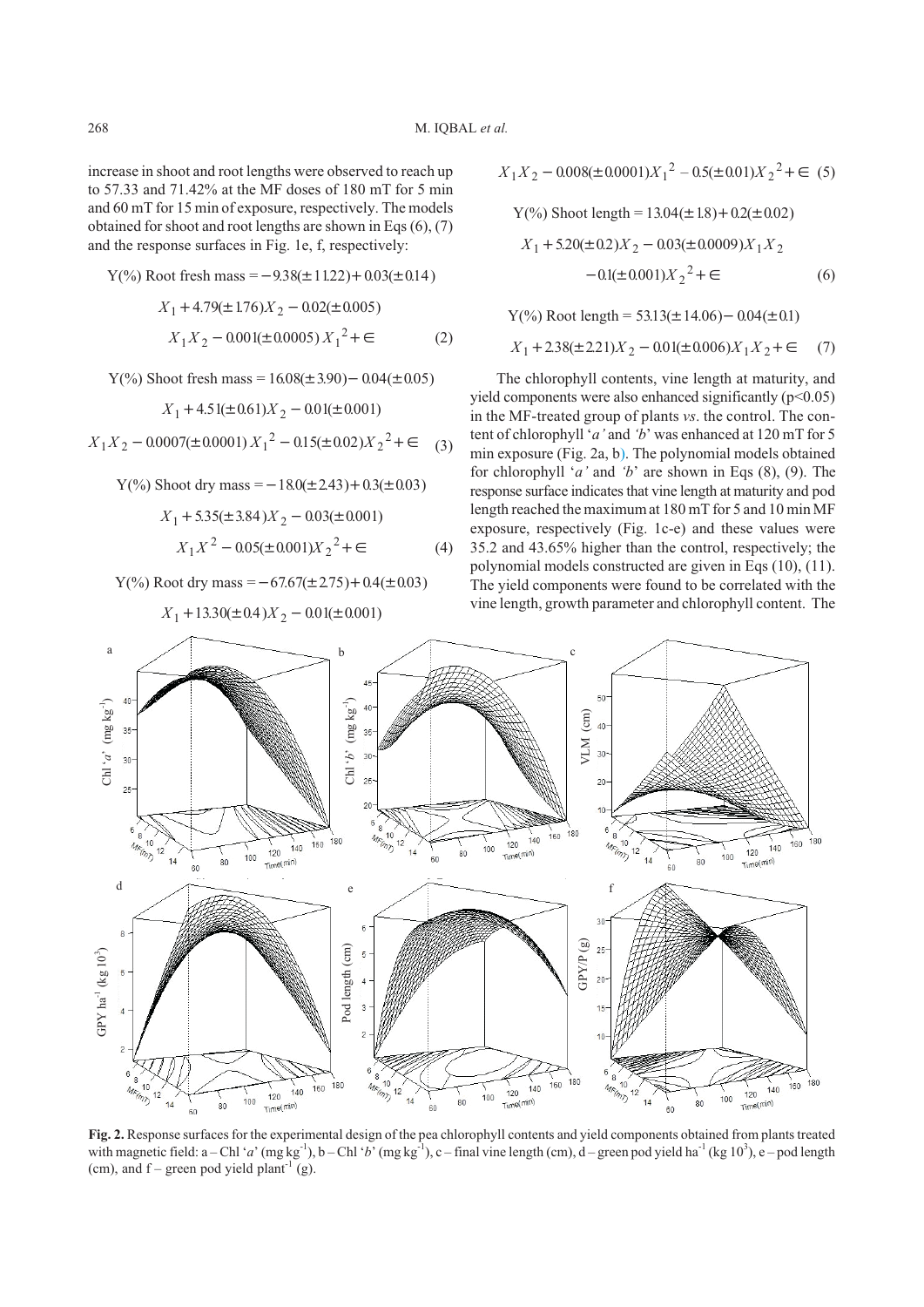response surfaces of green pod yield plant<sup>-1</sup> and green pod yield ha-1 showed that maximum responses were observed at 180 mT for 5 min exposure and 60 mT for 15 min exposure; however, the response was marginally higher in the case of 60 mT for 15 min exposure (Fig. 1d-f). The polynomial models constructed for green pod yield plant<sup>-1</sup> and green pod yield ha<sup>-1</sup> are shown in Eqs (12), (13). Generally, it was found that the doses of low MF strength for the longer exposure duration and the high strength for the shorter exposure time were found more effective as compared to other treatments:

Y(%) Chl 'a' = 8.11(
$$
\pm
$$
4.08)+0.6( $\pm$ 0.05)  
\n $X_1 + 1.12(\pm 1.75)X_2 - 0.01(\pm 0.002)$   
\n $X_1 X_2 - 0.002(\pm 0.0002)X_1^2 + \epsilon$  (8)

Y(%) Chl '
$$
b' = -6.79(\pm 3.6) + 0.8(\pm 0.04)
$$
  
 $X_1 + 0.26(\pm 0.57)X_2 - 0.02(\pm 0.001)$ 

$$
X_1 X_2 - 0.002(\pm 0.0001)X_1^2 + 0.12(\pm 0.02)X_2^2 + \in (9)
$$

$$
Y(\%)
$$
 Vine length at maturity = -28.77( $\pm$  1.83)

$$
+0.4(\pm 0.02)X_1 + 5.24(\pm 0.2)X_2 - 0.06(\pm 0.0008)
$$
  

$$
X_1X^2 + 0.001(\pm 0.00001)X_1^2 + \in (10)
$$

Y(%) Pod length = 
$$
-11.9(\pm 1.4) + 0.13(\pm 0.018)
$$
  
\n $X_1 + 1.97(\pm 0.2)X_2 - 0.005(\pm 0.0007)$   
\n $X_1 X_2 - 0.0002(\pm 0.00002) X_1^2 - 0.05(\pm 0.001)X_2^2 + \epsilon$ 

Y(%) Green pod yield plant<sup>-1</sup> = -19.4(±1.15)  
+0.3(±0.01)
$$
X_1
$$
+1.83(±0.1) $X_2$  - 0.007(±0.0005)  
 $X_1X_2$  - 0.0009(±0.00005) $X_1^2$  - 0.05(±0.008) $X_2^2$ +∈ (12)

Y(%) Green pod yield ha<sup>-1</sup> = -10.25(±0.9) + 0.3(±0.01)  
\n
$$
X_1 + 1.93(±0.15)X_2 - 0.008(±0.0004)
$$
  
\n $X_1X_2 - 0.05(±0.007)X_1^2 - 0.05(±0.007)X_2^2 + \epsilon$  (13)

While solving statistically the experimental matrix, the model equation was developed for all the measured parameters in which linear as well as quadratic relations were found significant ( $p$ <0.05). The importance of the parameters in the mathematical solution was obtained from the experimental design, against the mass of each variable (MF strength and exposure time). Thus, an empirical relationship between the response and the variables was expressed by the polynomial equations in the form of response  $(Y\%)$  and variables  $(X_1 \text{ and } X_2)$ . The Y,  $X_1$ , and  $X_2$  represent the response, MF strength, and MF exposure time, respectively, (Eqs (2)-(13)) in each parameter. Stationary points (maximum point of interest in responses) of MF strength and MF exposure time for each parameter were also calculated; they were found different for each parameter, but in a specific range. For the growth parameters such as root fresh mass, shoot fresh mass, shoot dry mass, root dry mass, shoot length and root length, the best levels of MF doses (strength and exposure time) were found to be 116.04 mT (11.51 min), 106.37 mT (10.59), 116.67 mT (10.71 min), 128.04 mT (10.43 min), 103.33 mT (8.78 min), and 121.56 mT (9.12 min), respectively. Similarly, the maximum response of chlorophyll '*a'* and '*b*', vine length at maturity, pod length, green pod yield plant-1 and green pod yield ha-1 was found at MF doses of 85.47 mT (14 min), 105.74 mT (10.75 min), 97.76 mT (10.80 min), 142.47 mT (9.75 min), 116.18 mT (10.70 min), 136.61 mT (8.16 min), and 140 mT (7.66 min), respectively.

(11) shoot dry mass, vine length at maturity, and green pod yield Statistical analyses showed that the proposed models were significant, and it can be seen form the polynomial equation that the responses were influenced by the combined effect of variables (MF strength and duration of exposure). Figure 3 depicts the influence of each variable with correlation coefficient values (%) for the statistics at a 95% confidence interval of the means. All the measured parameters were influenced directly by the MF strength and exposure duration. However, the influence of the MW exposure time was superior as compared to the MF strength. Other than the first order terms, the second order terms were also found significant for chlorophyll '*a*' and '*b*', shoot fresh mass, pod length, green pod yield/plant, root dry mass,  $ha^{-1}$ . All the models constructed for the growth parameters, chlorophyll contents and yield components were statistically evaluated as valid showing higher  $R^2$  and  $R^2$  adjusted values. The  $R^2$  ( $R^2$  adj) were found to be 0.866(0.755), 0.933(0.878), 0.993(0.988), 0.995(0.991), 0.996(0.993), 0.983(0.969), 0.989(0.98), 0.999(0.998), 0.996(0.993), and 0.993(0.98), respectively, for: root fresh, shoot fresh, shoot dry, root dry mass; shoot length, chlorophyll '*a*' and '*b*', vine length at maturity, green pod yield plant<sup>-1</sup>, pod length, and green pod yield ha<sup>-1</sup>. The  $R^2$  and  $R^2$  adjusted value indicates that the regression model provides a good description of the relationships between the independent variables and the responses because  $R^2$  represents the fraction of variation in the response explained by the model and evaluated by the statistical validity of the model with  $p = 0.001$ . The plot (observed versus predicted) was also constructed for the measured parameters, which showed a straight line and confirmed the normality in the data (Figs 4, 5). Furthermore, the fitted models provided a good approximation to the experimental condition and were employed to deduce the values of the process variables for maximum response.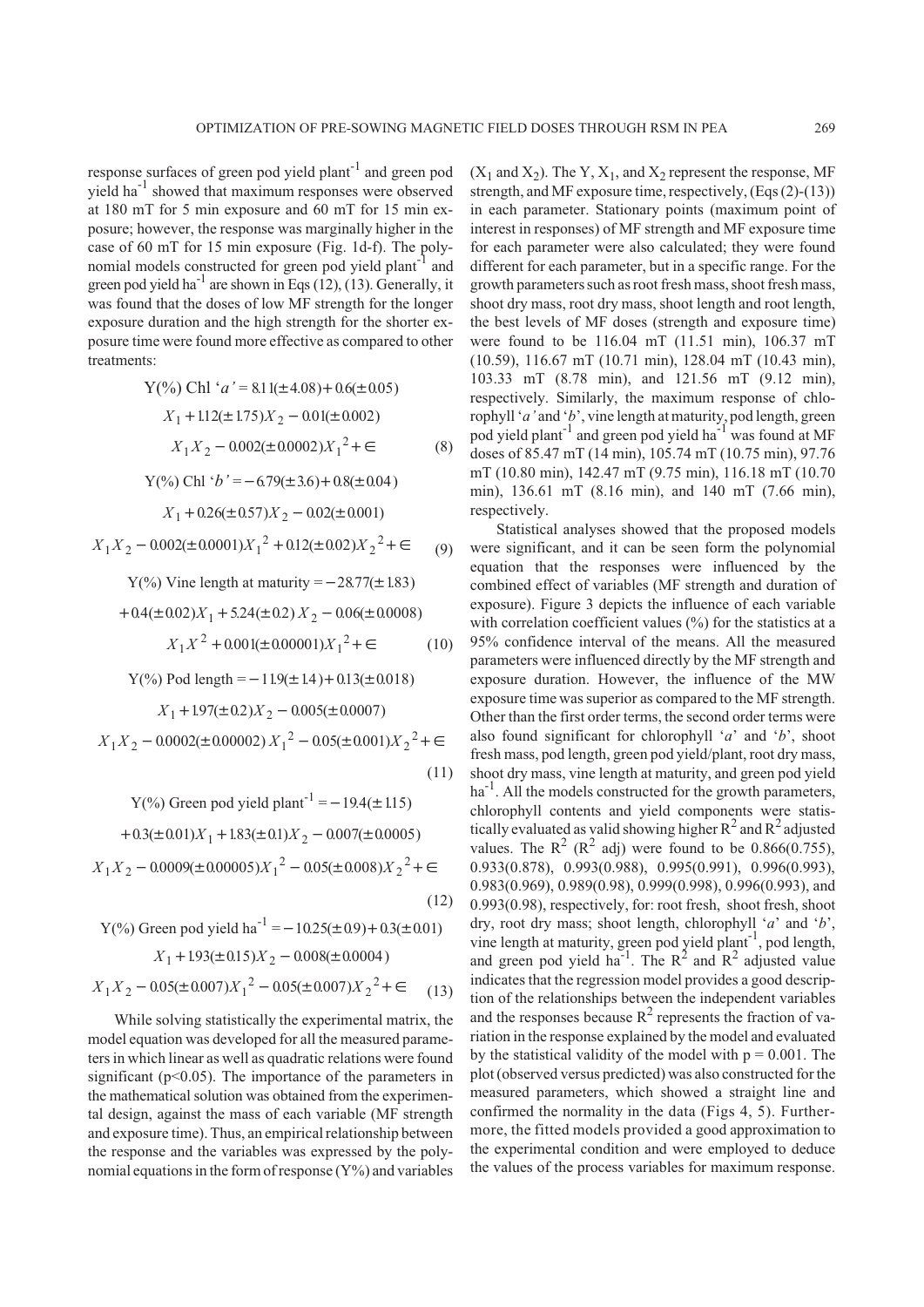

**Fig. 3.** Analysis of the influence of variables on the growth parameters in pea plant raised from magnetic field treated seeds at a 95%

The ANOVA (Table 2) showed that the models generated were significant for all the measured parameters. In other words, the first order two-way interaction and the second order terms were significant. Therefore, the models proposed were appropriate, since we have included the first order two-way interaction as well as the second order terms (significant only) for optimization of the effect of the MW strength and exposure duration on growth parameters, chlorophyll contents, and yield attributes in the pea cultivar.

## DISCUSSION

The growth parameters, chlorophyll contents, and yield components were positively affected by the MF pre-sowing seed treatment. However, the MF treatment exhibited a positive trend at a certain in comparison to other treatments *eg* low MF treatment for a longer time and high MF level for shorter time duration were found more effective. The MF level of 180 mT for 5 min exposure, 120 mT for 10 min, and 60 mT for 15 min resulted in higher acceleration in the

growth, chlorophyll contents, and yield attributes, and application of the response surface methodology further explored the specific level *eg* 116.04 mT (11.51 min), 85.47 mT  $(14 \text{ min})$ , and  $136.61 \text{ mT}$   $(8.16 \text{ min})$  and found specific points (stationary points) for root fresh mass, chlorophyll contents and green pod yield plant<sup>-1</sup>, respectively, *etc.* Similar studies concerning the MF pre-sowing seed treatment were also well documented previously. However, studies of the application of the response surface methodology for optimization of operating parameters are rare. According to Zia *et al.* (2012), the MF effect on germination, growth, and biochemical, physiological, and enzymatic attributes is dose dependent and Harichand *et al.* (2002) observed that the MF treatment of 10 mT for 40 h boosted up the plant height, spike mass, and yield. Florez *et al.* (2007) reported enhancement in rice germination when exposed to 125 mT/250 mT and Iqbal *et al.* (2012) found 120 mT for 15 min and 180 mT for 10 min to be most efficient in increasing growth characteristics. Similarly, Atak *et al.,* 2007; Fischer *et al.,* 2004; Yano *et al.,* 2004; and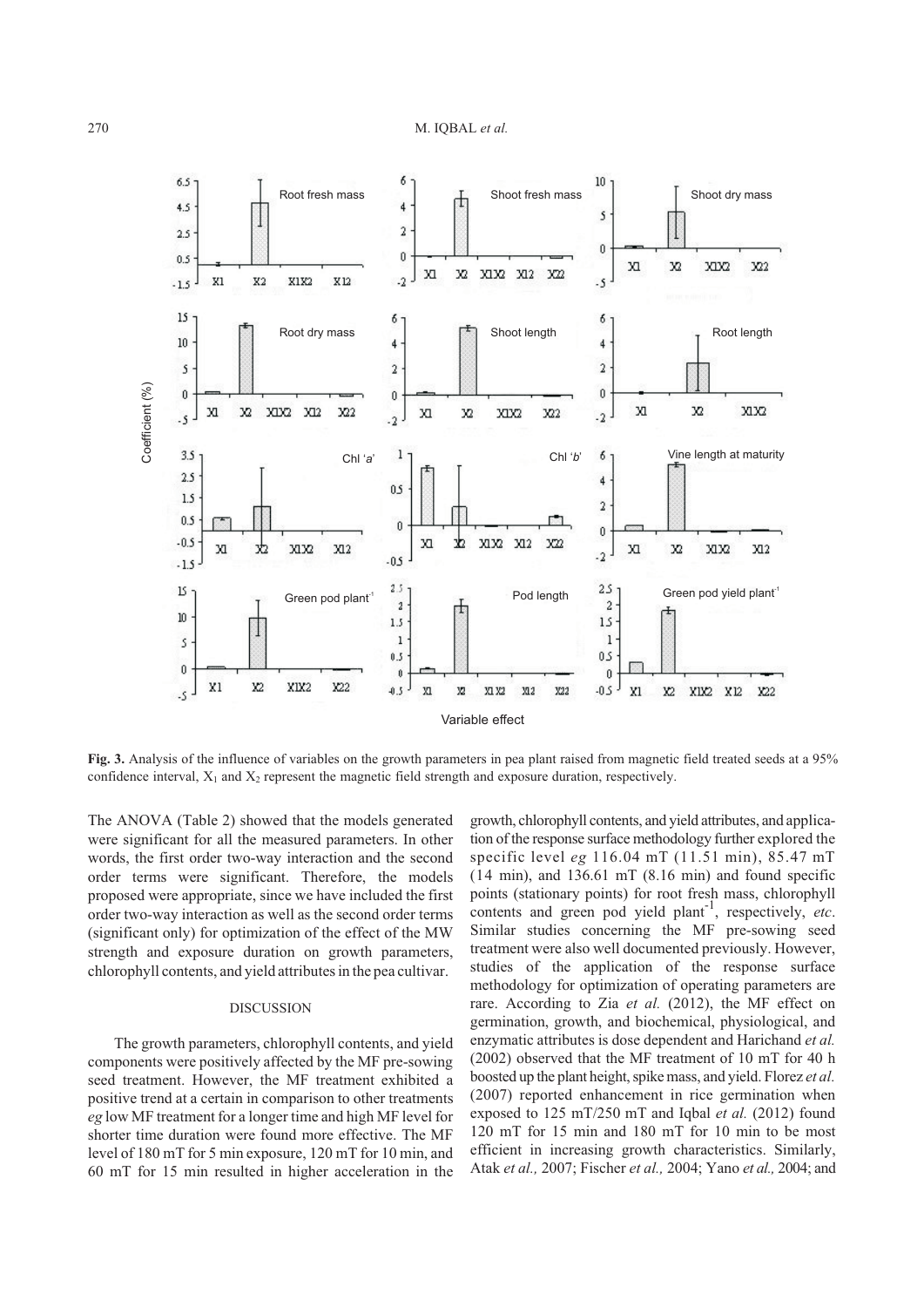

**Fig. 4.** Plot of observed versus predicted values of growth parameters in pea plants raised from magnetically treated seeds.

Yinan *et al.,* 2005; revealed that 50 and 150 mT for 2 h and 100 mT for 1 h were able to stimulate seed germination, growth, and enzymatic attributes in maize, chickpea, and sunflower.

The promising effect of MF on growth and yield components might be attributed to the increase in the photosynthetic rate and other endogenous promoters such as protein biosynthesis and accumulation of biomolecules (Shine *et al.,* 2011). In this regard, Belyavskaya (2001 and 2004), reported that MF significantly accelerated cell metabolism and meristematic cell mitosis in pea, lentil, and flax. Moreover, formation of new protein bands in plants treated with MF may be responsible for the stimulation of growth and ultimately yield. In this respect, Çelik *et al.* (2008) found that the increase in the percentage of plant regeneration is due to the effect of MF on cell division and protein synthesis in paulownia nodes.

The growth, physiological, and biochemical attributes in plants are regulated by various internal moieties as well as external factors. Furthermore, the receptors respond with the environment according to their metabolic requirement. The MF treatment in general stimulates positive changes at certain levels which need proper optimization of the operating parameters *viz*. MF strength and time of seed exposure. The response to the MF treatment has been studied well by researchers all over the world; however, the optimization of operating parameters using a design is rare in this field. In the present study, we have applied the response surface methodology for optimization of MF doses on various growth parameters, chlorophyll contents, and yield attributes in a pea cultivar and based on the results it is concluded that the response surface methodology optimized the operating parameter precisely.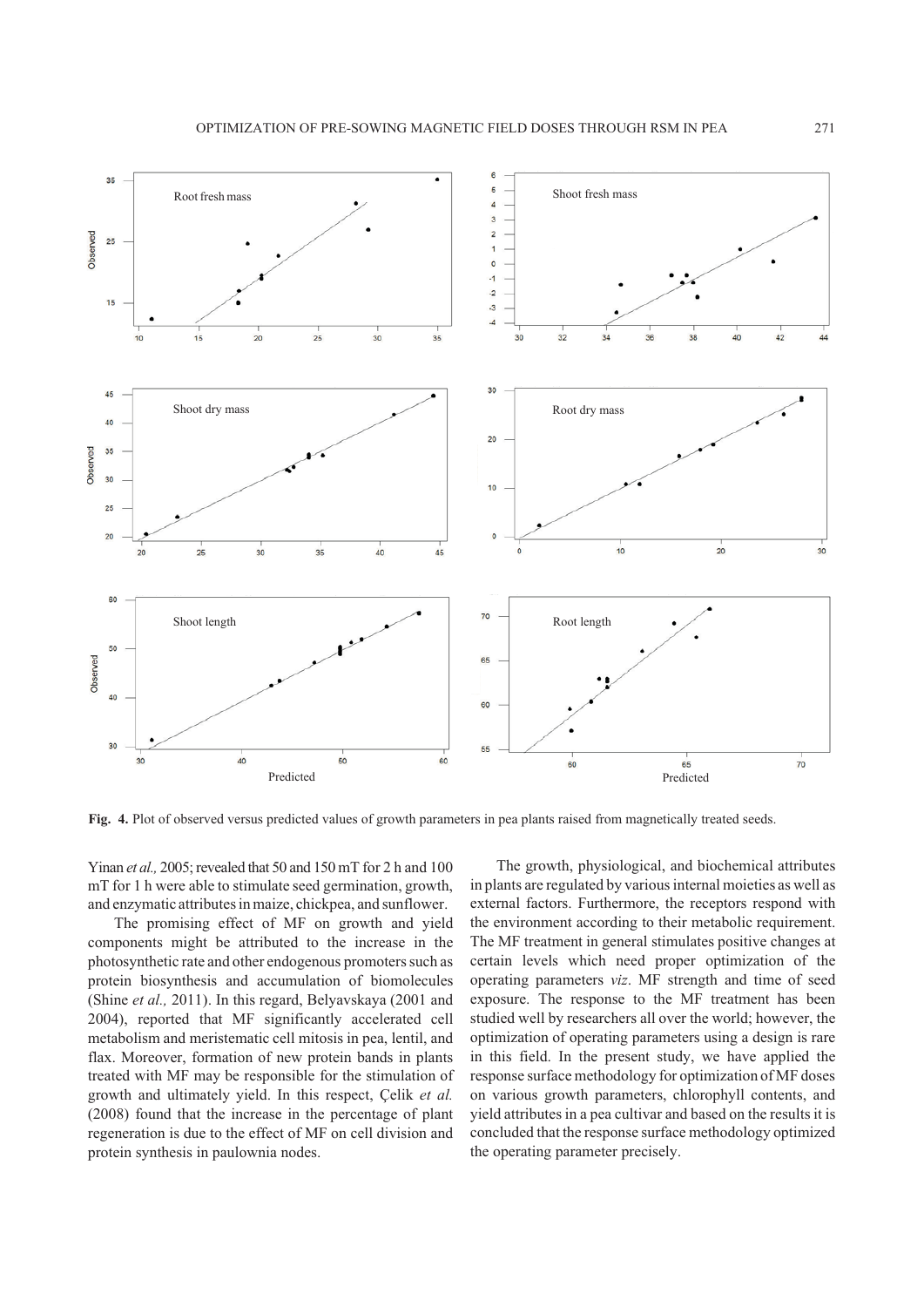

The action of the MF effect on growth is not well known, and it was reported that the MF seed pre-sowing treatment affected the membrane physiology and, consequently, the biochemical, physiological, and metabolic moieties can be altered (Zia *et al.,* 2012). The permeable membranes allow more ion transportation in the ion channels, which as a result affects the metabolic pathways. The MF treatment affects the biological objects by non-conventional spins, free radicals, liquids crystals, or mobile electron charges as well. Chemically, these free radicals are very active species, which take part in reactions very fast and cause changes in the biochemical and physiological moities at the cellular level during germination, growth, and development at lateral stages (Iqbal *et al.,* 2012). Furthermore, an increase in the water uptake rate due to MF treatment has also been reported elsewhere (Podleśny et al., 2004; Zia et al., 2012). One theory of the MF interaction with biological systems is 'radical-pair mechanism' consisting of modulation

of single-triplet inter-conversion rates of a radical pair. The MF increased the average radical concentration, prolonging their life time and enhancing the probability of radical reaction with cellular components (Atak *et al.,* 2007).

#### **CONCLUSIONS**

1. The magnetic field treatments were found effective to enhance the growth characteristics, chlorophyll contents, and yield components.

2. The magnetic field level were effective at certain levels.

3. Low magnetic field strength for the longer time of exposure and high magnetic for shorter duration were found the most effective in enhancing the growth and yield in the pea cultivar.

4. The use of the experimental design demonstrates that this is an efficient tool for determining the efficiency of